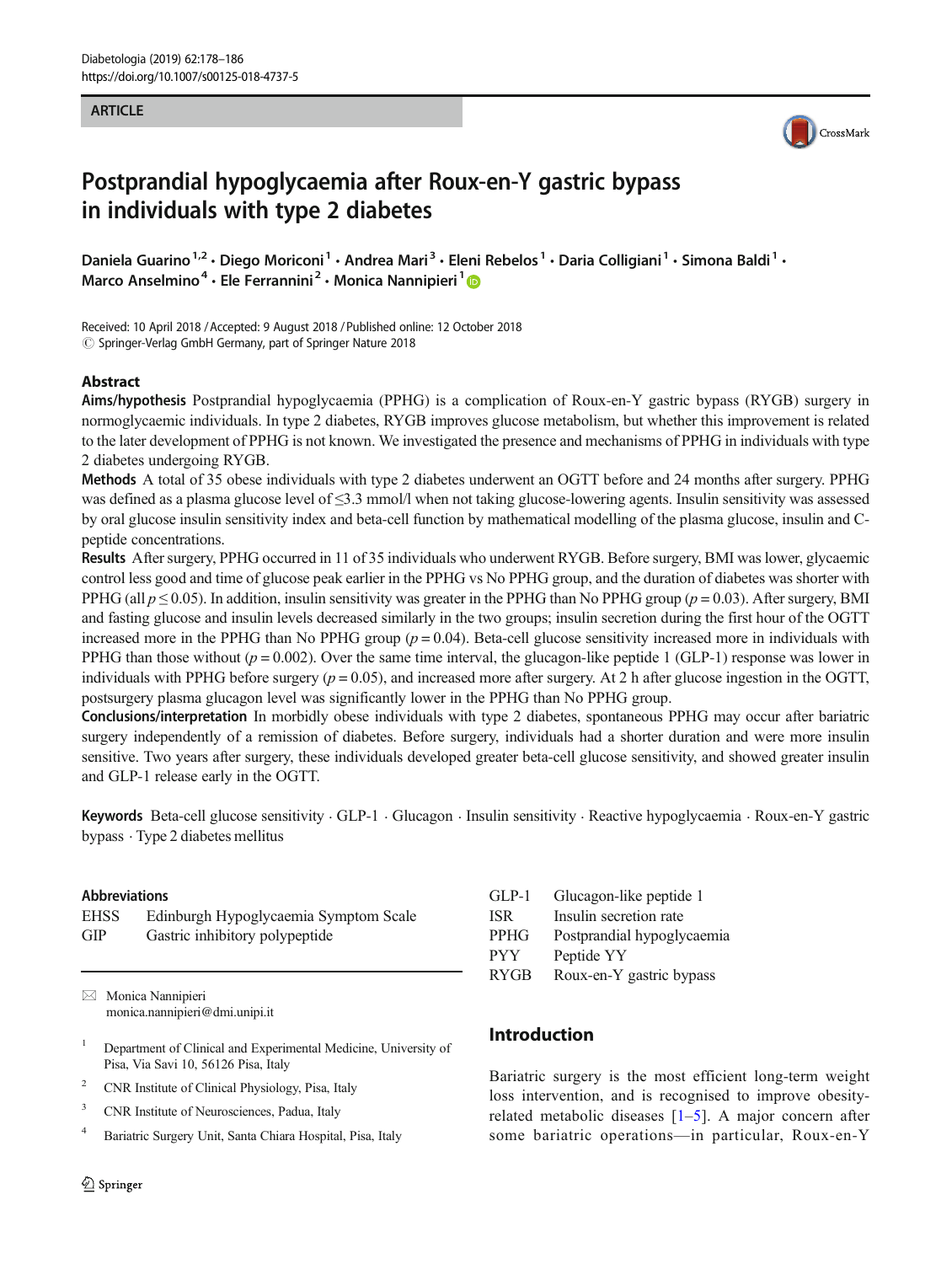# **Research in context**

#### What is already known about this subject?

- $\bullet$ Postprandial hypoglycaemia (PPHG) is a major problem that occurs after some bariatric surgery, in particular Roux-en-Y gastric bypass (RYGB) and sleeve gastrectomy, in individuals with normal preoperative glucose tolerance
- In type 2 diabetes, RYGB improves glucose metabolism, but whether this improvement is related to the later development of PPHG is not known

#### What is the key question?

Does spontaneous PPHG after RYGB affect individuals who have preoperative type 2 diabetes, and what are the potential pathophysiological mechanisms?

#### What are the new findings?

- In morbidly obese individuals with type 2 diabetes, spontaneous PPHG may occur after bariatric surgery independently of diabetes remission
- After surgery, insulin secretion during the first hour of OGTT and beta-cell glucose sensitivity increased more in individuals with PPHG than those without
- During the same time interval, the GLP-1 response was lower in the PPHG group before surgery and increased more after surgery. At 2 h after OGTT glucose ingestion, the postsurgery plasma glucagon level was significantly lower in the PPHG group than the No PPHG group

#### How might this impact on clinical practice in the foreseeable future?

These data could give insights into the pathogenesis of PPHG after bariatric surgery. The pathogenesis of PPHG is  $\bullet$ very likely to follow the sequence: earlier gastric emptying; anticipated beta-cell secretory response, supported by stronger GLP-1 release; late hypoglycaemia with insufficient glucagon counterregulation. Additional effects may derive from a higher peptide YY release

gastric bypass (RYGB) and sleeve gastrectomy—is postprandial hypoglycaemia (PPHG). This occurs 1–4 years after surgery [[6](#page-7-0)], and may lead to adverse events and impaired quality of life [\[7,](#page-7-0) [8](#page-7-0)]. The prevalence of severe episodes requiring hospitalisation is less than 0.5% [\[9](#page-7-0)], but the prevalence of individuals who have symptoms suggestive of PPHG in their daily life, assessed by the Edinburgh Hypoglycaemia Symptom Scale (EHSS) questionnaire and/or the detection of low glucose values (less than 2.7 mmol/l) after a glucose challenge, can be greater than 20% after RYGB or sleeve gastrectomy (SLG) [\[10,](#page-7-0) [11\]](#page-7-0).

Although it is well known that individuals with PPHG show inappropriate insulin secretion, the pathogenesis of this abnormality is not fully understood. One study described histopathological evidence of pancreatic beta-cell hyperplasia [\[6\]](#page-7-0), but other authors have not confirmed the increase in beta-cell mass, instead reporting only an increase in beta-cell nuclear size proportionate to the BMI [[12](#page-7-0)]. An exaggerated release of certain gut hormones (glucagon-like peptide 1 [GLP-1] and gastric inhibitory polypeptide [GIP]) has been proposed as a mechanism leading to PPHG. In symptomatic individuals, an increase in incretin secretion was observed in response to a mixed meal [\[13\]](#page-7-0), and GLP-1 receptor blockade has been shown

to reverse PPHG [[14\]](#page-7-0). By contrast, a recent study has suggested that GLP-1 analogues may be a new treatment option in individuals with late PPHG [[15\]](#page-7-0). Other mechanisms underlying post-bariatric PPHG include a lack of inhibition of insulin secretion, a subnormal response of anti-insulin hormones, changes in neuronal/sympathetic activity and low glycogen stores [[16,](#page-7-0) [17](#page-7-0)].

The search for predictors of PPHG after bariatric surgery has yielded disparate results. Whereas some studies have reported that hypoglycaemia occurs independent of age, sex and pre- or postoperative BMI [\[11](#page-7-0), [18](#page-7-0)], a recent paper has reported that a younger age and lower postsurgery BMI are strong predictors of PPHG [[19](#page-7-0)]. Furthermore, other authors have described an association between hypoglycaemia, sex and the presence of preoperative hypoglycaemic symptoms [[20\]](#page-7-0).

The majority of studies have investigated PPHG in individuals with normal preoperative glucose tolerance, and it has been suggested that individuals with type 2 diabetes could be protected from developing this complication because of their impairment of beta-cell function and insulin sensitivity [\[8](#page-7-0)]. The aims of the present study were to assess the presence of spontaneous PPHG after RYGB in obese individuals with type 2 diabetes before surgery and to investigate the potential pathophysiological mechanisms.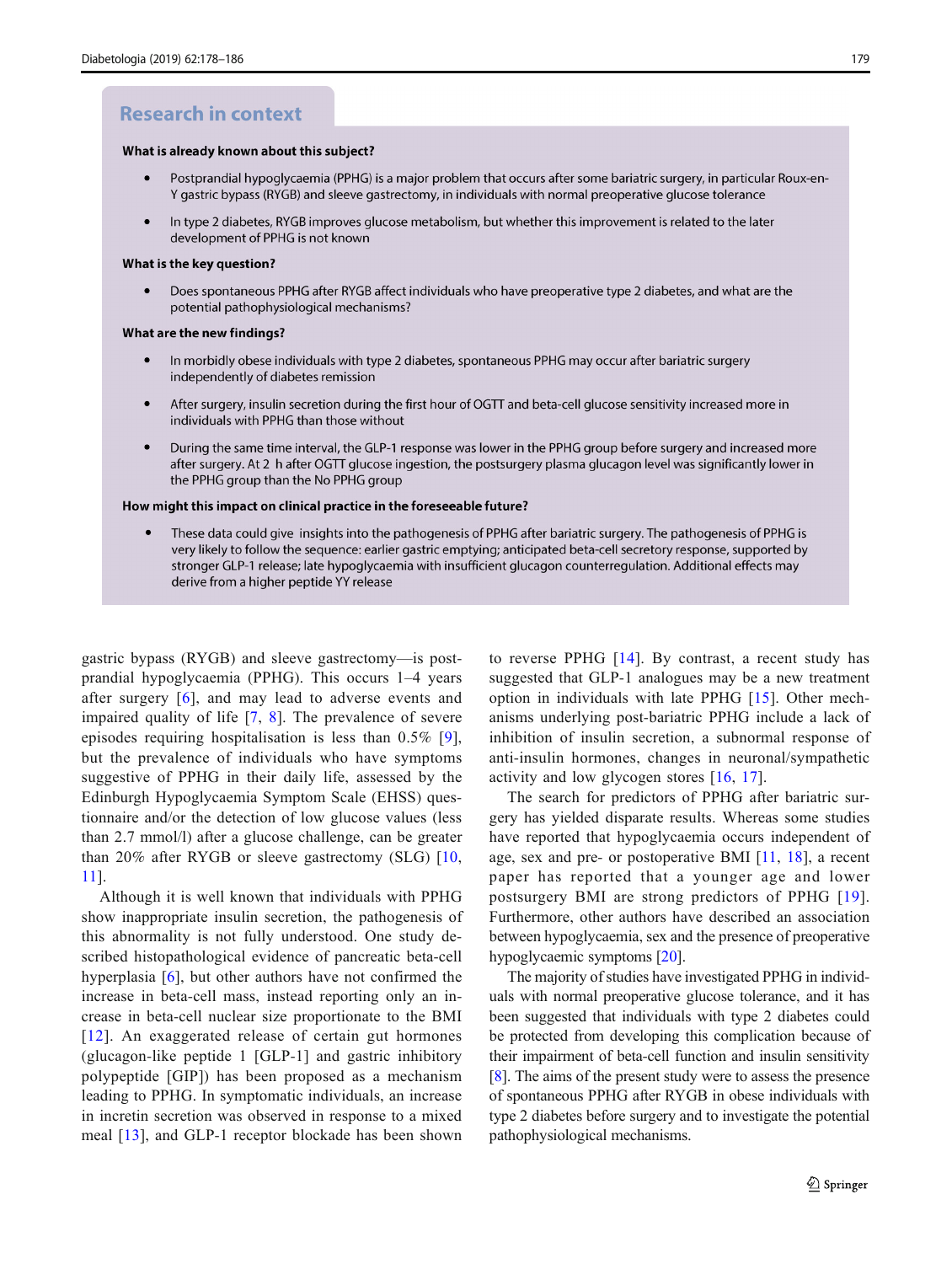# **Methods**

Individuals Thirty-five morbidly obese individuals (26 women and nine men) with type 2 diabetes who were on the waiting list for laparoscopic RYGB were enrolled. Type 2 diabetes was diagnosed according to the ADA criteria [[21](#page-7-0)]. Glucoselowering treatment before surgery was insulin in five individuals (40–120 U/day), oral glucose-lowering agents in 23 (sulfonylurea plus metformin) and diet alone in seven. Exclusion criteria were: (1) medical conditions requiring acute hospitalisation; and (2) severe medical conditions (liver cirrhosis, end-stage renal failure, malignancy, connective tissue diseases, or endocrine diseases such as hypo- or hyperthyroidism) or illnesses such as chronic congestive heart failure, recent myocardial infarction or stroke, or unstable angina pectoris.

The protocol was approved by the local ethics committee, and all individuals signed a written consent form before the study. The reported investigations have been carried out in accordance with the principles of the Declaration of Helsinki as revised in 2008.

Design Individuals were asked to attend our Clinical Research Unit before surgery, and oral hypoglycaemic agents were stopped 2 days before the study. If plasma glucose concentrations were less than 10.0 mmol/l over the full 24 h, individuals were maintained with diet only; otherwise insulin was used to maintain the plasma glucose at below 10.0 mmol/l. In those individuals who were on insulin before the study, injections were discontinued 16 h before the metabolic study; individuals on bedtime insulin glargine were switched to NPH insulin 2 days before the study.

After an overnight fast, peripheral blood samples were obtained for routine blood chemistry and plasma glucose and  $HbA_{1c}$ levels. A standard 3 h OGTT was then performed. After ingestion of 75 g glucose in aqueous solution, venous blood was sampled at 0, 10, 20, 30, 45, 60, 90, 120, 150 and 180 min for measurement of plasma glucose, insulin, C-peptide, glucagon, des-acyl ghrelin, peptide YY (PYY) and GLP-1. Within 15 days after surgery, glucose-lowering treatment was stopped in all individuals (as fasting plasma glucose had fallen below 6.9 mmol/l and postprandial plasma glucose below 7.7 mmol/l), and all participants were maintained on diet alone for the next 2 years.

Remission of diabetes was defined as an HbA1c below 6.0%, fasting glucose less than 5.6 mmol/l according to 2009 consensus statement criteria [[22](#page-7-0)], and 2 h glucose concentrations less than 11.1 mmol/l during the OGTT while the individual was not receiving glucose-lowering treatment.

Laparoscopic RYGB was performed as described else-where [\[23](#page-7-0)].

Evaluation of symptoms of post-prandial hypoglycaemia The EHSS was used to evaluate both autonomic and neuroglycopenic hypoglycaemic symptoms in each participant,

and the severity of each symptom was rated from 1 to 7 points: (1) 'no trouble'; (2) 'minor inconvenience'; (3) 'mild trouble'; (4) 'moderate trouble'; (5) 'quite severe trouble'; (6) 'severe trouble'; and (7) 'very severe trouble'. The sum of each item ranged from 18 to 126 points, and these scores were divided into three categories assuming that a mean score for each item of 1–3 points would correspond to 'no/mild symptoms', 4–5 points to 'moderate/quite severe symptoms', and 6–7 points to 'severe symptoms', as previously described [\[19](#page-7-0)]. The frequency of one or more symptoms was recorded as 'daily', 'weekly', 'monthly' or 'rarer than monthly'.

Within 24 months after surgery, 11 of 35 individuals spontaneously reported moderate/quite severe symptoms suggestive of PPHG (the 'PPHG' group; EHSS score 72–95), with a frequency ranging from 2–3 times a week to 2–3 times a month. All individuals reporting moderate/quite severe symptoms were asked to measure their capillary plasma glucose at home using a glucometer, and capillary plasma glucose values  $\leq$ 3.3 mmol/l were found in all 11 individuals. These individuals and the 24 participants not reporting PPHG (the 'No PPHG' group) were recalled for a repeat OGTT. PPHG was defined as a plasma glucose concentration ≤3.3 mmol/l 2–3 h after a standard daily meal for patients undergoing bariatric surgery, in the presence of autonomic and/or neuroglycopenic symptoms, and confirmed by a plasma glucose level ≤3.3 mmol/l during the OGTT.

Measurements Plasma glucose was measured on a Beckman Glucose Analyzer 2 (Beckman, Milan, Italy). Plasma insulin and C-peptide were measured by electrochemiluminescence on a Cobas e411 instrument (Roche Diagnostics, Monza, Italy). Plasma glucagon, PYY1–36 and des-acyl ghrelin concentrations were using Milliplex Map kits (Millipore, Milan, Italy) on a Bio-Plex 200 system (Bio-Rad Laboratories, Segrate, Italy). Plasma total GLP-1 concentrations were measured by ELISA (Millipore).

Beta-cell function modelling Beta-cell function was assessed by mathematical modelling of the plasma glucose, insulin and C-peptide concentrations measured during the frequently sampled OGTT, as previously described [[24](#page-7-0)]. The beta-cell function model consists of three blocks: (1) a model for fitting the plasma glucose concentration profile, the purpose of which is to smooth and interpolate plasma glucose concentrations; (2) a model describing the dependence of insulin (or C-peptide) secretion on glucose concentration; and (3) a two-exponential model of C-peptide kinetics in which the model variables are individually adjusted to the individual's anthropometric data [\[24\]](#page-7-0). The mean slope of the insulin secretion/plasma glucose dose–response function is taken to represent beta-cell glucose sensitivity ( $\beta$ -GS, in pmol min<sup>-1</sup> m<sup>-2</sup> mmol l<sup>-1</sup>) [\[24\]](#page-7-0).

Insulin sensitivity was estimated as the oral glucose insulin sensitivity index, which calculates plasma glucose clearance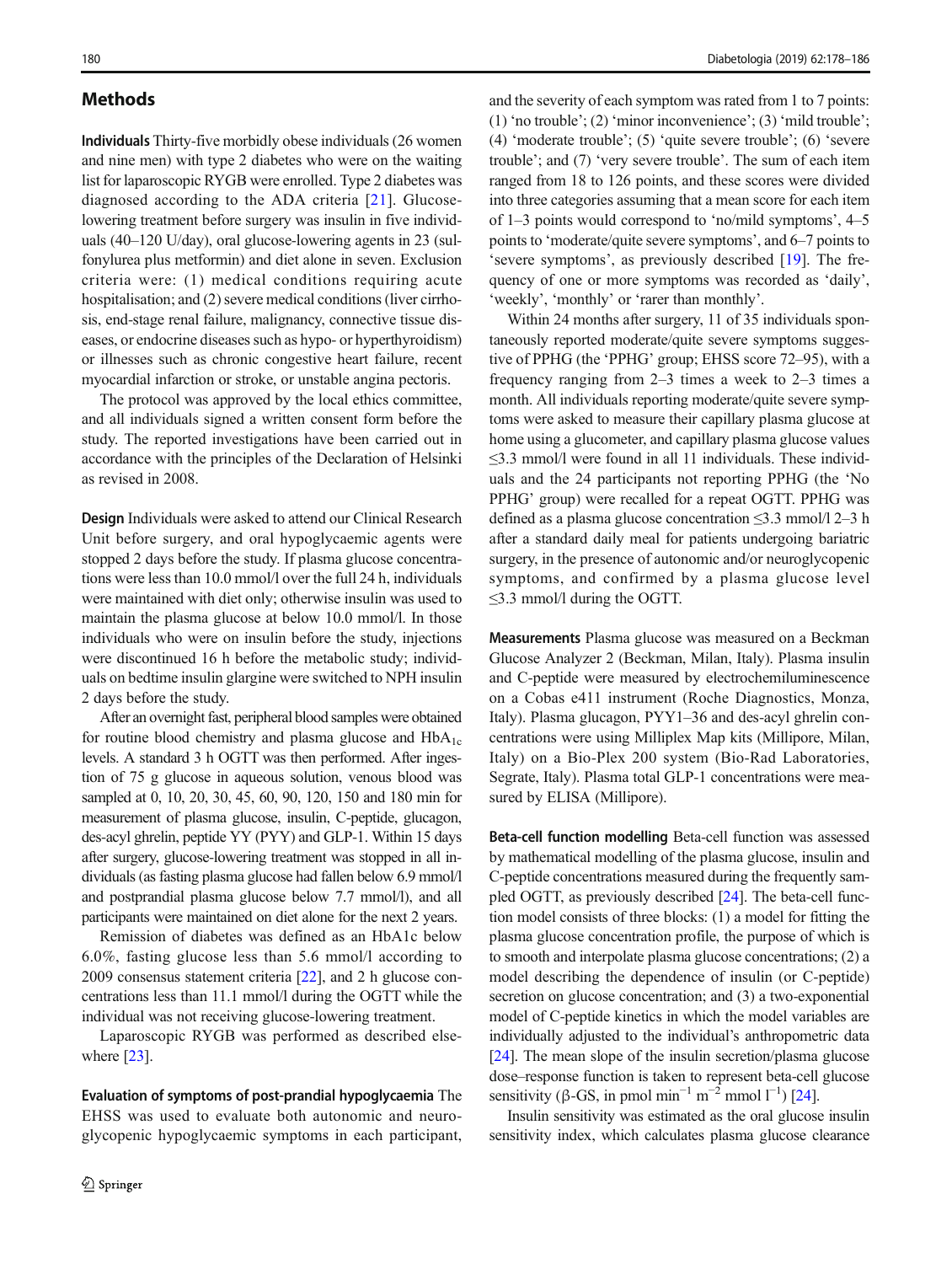rate (ml min<sup>-1</sup> m<sup>-2</sup>) at a level of hyperinsulinaemia in the range that would be achieved during a standard (240 pmol min<sup>-1</sup> m<sup>-2</sup>) hyperinsulinaemic–euglycaemic clamp, against which this index has been validated in individuals with normal glucose tolerance, impaired glucose tolerance and overt diabetes [\[25\]](#page-7-0).

The insulinogenic index was calculated as the ratio of incremental plasma insulin to incremental plasma glucose 30 min after glucose ingestion.

**Statistical analysis** The results are expressed as mean  $\pm$  SD or median (interquartile range), for variables with normal or skewed distribution, respectively. Group differences were compared using the Mann–Whitney U test for continuous variables, and the Wilcoxon signed rank test for paired data. Analysis of changes over time (after vs before surgery) was carried out using ANOVA for repeated measures; for this test, variables with a skewed distribution were loge-transformed. The output of this ANOVA model is a  $p$  value for the time factor (i.e. changes over time), a  $p$  value for the group (i.e. between-group differences) and a p value for the time  $\times$  group interaction (i.e. differential changes between groups over time). Multivariate regression was used to analyse associations between variables. A  $p$  value  $\leq 0.05$  was considered to be significant.

# **Results**

Of 35 morbidly obese individuals with type 2 diabetes treated by RYGB, remission of diabetes was seen in 18 of 24 participants who did not develop postprandial hypoglycaemia (the No PPHG group, of whom 14 had been on oral glucoselowering agents—sulfonylurea plus metformin—and four controlled by diet before surgery), and in 8 of 11 with PPHG (four had been on oral glucose-lowering agents—sulfonylurea plus metformin—one on insulin and three on diet before surgery). In all 18 of 24 individuals without hypoglycaemia (No PPHG group) and in 8 of 11 individuals with PPHG,  $HbA_{1c}$ , fasting plasma glucose and 2 h plasma glucose after ingestion of glucose in the OGTT were lower than 6.0%, 5.6 mmol/l and 11.1 mmol/l, respectively. Within individuals in the No PPHG and PPHG groups who were classified as showing no remission of diabetes, all individuals had  $HbA_{1c}$  over 6.4%, and seven of nine individuals had fasting plasma glucose above 5.6 mmol/l and 2 h plasma glucose above 11.1 mol/l.

In the No PPHG group, six individuals did not experience remission of diabetes after surgery (three of whom were on insulin therapy and three on oral glucose-lowering agents sulfonylurea plus metformin—before surgery). In the PPHG group, three individuals were still diabetic after surgery (before surgery, two had been on oral glucose-lowering agents sulfonylurea plus metformin—and one was on insulin). No significant difference was observed in the distribution of glucose-lowering medications between groups.

Before surgery the PPHG and No PPHG group were similar in age and sex distribution, but the duration of diabetes was shorter (6  $\pm$  4 vs 9  $\pm$  6 years; p = 0.015) and BMI, fasting plasma glucose and glucose nadir during OGTT,  $HbA_{1c}$ , fasting insulin and time of glucose peak were all lower in the PPHG vs No PPHG group (all  $p \le 0.05$ ; Table [1](#page-4-0)). Preoperative fasting and total post-glucose insulin secretion rate (ISR), insulin secretion during the first 60 min and betacell glucose sensitivity were similar in both groups, whereas insulin sensitivity was greater in the PPHG compared with the No PPHG group  $(p = 0.03;$  Table [2\)](#page-4-0).

Two to three hours after a standard daily meal rich in simple carbohydrates, all individuals with PPHG developed spontaneous autonomic symptoms. These symptoms included tremulousness, palpitations, anxiety, sweating, hunger and paraesthesia, associated with moderate neuroglycopenic symptoms (confusion, a sensation of warmth, weakness or fatigue). The same symptoms were reported during the OGTT when plasma glucose was below 3.3 mmol/l. Symptoms were considered moderate/ quite severe according to the EHSS (score 72–95).

BMI, fasting and mean plasma glucose concentrations,  $HbA_{1c}$  and fasting insulin levels decreased in both groups to a similar extent; the diabetes remission rate was high and similar between the two groups. The peak of plasma glucose after glucose loading was reached earlier in both groups after surgery, although a significant difference was maintained between the PPHG and No PPHG groups (72  $\pm$  44 vs 87  $\pm$ 35 min before surgery, and  $33 \pm 9$  vs  $43 \pm 20$  min after surgery,  $p < 0.05$ ; Table [1,](#page-4-0) Fig. [1a](#page-5-0)). The plasma glucose nadir during the postsurgery OGTTs was more markedly reduced in the PPHG group ( $p = 0.01$ ; Table [1\)](#page-4-0). Fasting and total ISR were similar between the groups and did not change after surgery; insulin secretion during the first 60 min after glucose ingestion and the insulinogenic index increased, however, in both groups, to a greater extent in the PPHG than the No PPHG group ( $p = 0.04$  and 0.05, respectively for the time  $\times$  group interaction; Table [2](#page-4-0), Fig. [1b](#page-5-0)). Insulin sensitivity improved to a similar degree in both groups  $(p < 0.0001)$ , while beta-cell glucose sensitivity increased more in the PPHG than the No PPHG ( $p = 0.002$  for the time  $\times$  group interaction; Table [2\)](#page-4-0).

Fasting plasma GLP-1 levels were similar between the groups before surgery, and decreased to a similar extent after surgery (Table [3\)](#page-5-0). Before surgery, total GLP-1 responses were not significantly different between the groups, and they remained similar after surgery in the two groups. However, during the first hour of the OGTT, the GLP-1 response was lower in the PPHG than the No PPHG group before surgery  $(p = 0.05)$ , and increased more in the PPHG group (Fig. [2](#page-6-0)a). Before surgery, fasting levels of PYY and the PYY response to oral glucose were greater in the PPHG than the No PPHG ( $p =$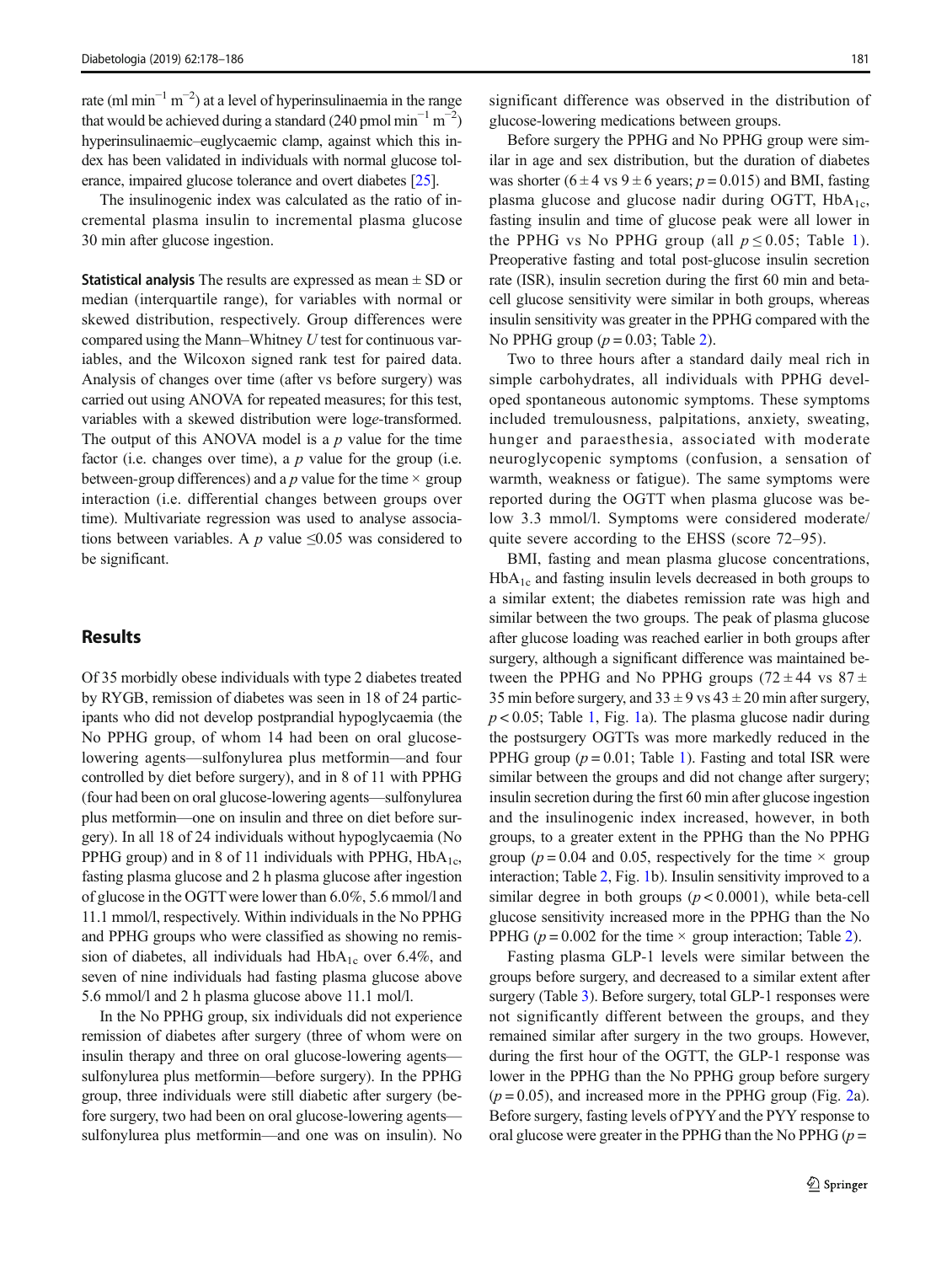| Variable                  | No PPHG before surgery | No PPHG after surgery | PPHG before surgery | PPHG after surgery $p1$ |           | p2        | p3        |
|---------------------------|------------------------|-----------------------|---------------------|-------------------------|-----------|-----------|-----------|
| Individuals $(n)$         | 24                     | 24                    | 11                  | 11                      |           |           |           |
| Age (years)               | $54 \pm 7$             |                       | $49 \pm 12$         |                         |           | NS.       |           |
| Diabetes duration (years) | $9 \pm 6$              |                       | $6 \pm 4*$          |                         |           | 0.015     |           |
| Sex (M/F)                 | 6/16                   |                       | 3/8                 |                         |           | <b>NS</b> |           |
| BMI (kg/m <sup>2</sup> )  | $46.0 \pm 5.9$         | $32.7 \pm 4.9$        | $42.8 \pm 6.4*$     | $27.1 \pm 4.8$          | 0.0001    | 0.03      | NS.       |
| Fasting glucose (mmol/l)  | $8.8 \pm 2.6$          | $6.4 \pm 1.9$         | $7.3 \pm 1.6^*$     | $5.1 \pm 0.6$           | 0.0001    | 0.03      | <b>NS</b> |
| $HbA_{1c}$ (mmol/mol)     | $77 \pm 5$             | $46 \pm 6$            | $61 \pm 5^*$        | $42 \pm 4$              | 0.0001    | <b>NS</b> | <b>NS</b> |
| $HbA_{1c}(\%)$            | 9.2                    | 6.4                   | $7.7*$              | 6.0                     | 0.0001    | <b>NS</b> | NS.       |
| Glucose peak (min)        | $87 \pm 35$            | $43 \pm 20$           | $72 \pm 44*$        | $33 \pm 9$              | 0.0001    | 0.05      | NS.       |
| Glucose nadir (mmol/l)    | $9.4 \pm 1.1$          | $6.9 \pm 1.9$         | $8.9 \pm 1.3*$      | $3.0 \pm 1.1$           | 0.0001    | 0.05      | 0.01      |
| Fasting insulin (pmol/l)  | $147 \pm 82$           | $75 \pm 27$           | $115 \pm 82*$       | $41 \pm 14$             | 0.0001    | <b>NS</b> | NS.       |
| Remission $(y/n)$         |                        | 18/6                  |                     | 8/3                     | <b>NS</b> |           |           |

<span id="page-4-0"></span>Table 1 Clinical and metabolic characteristics before and after surgery

Data are mean + SD

p values: p1, before vs after surgery; p2, PPHG vs No PPHG; p3, group  $\times$  time interaction, by repeated measures ANOVA

\*p < 0.05 PPHG before surgery vs No PPHG before surgery, by ANOVA or non parametric tests for repeated measures

0.032 and  $p = 0.019$ , respectively); after surgery, fasting PYY concentrations did not change and the AUC for PYYincreased similarly in both groups. Fasting plasma glucagon levels and glucagon AUC during the OGTT did not differ between groups before or after surgery; however, 2 h after glucose ingestion postsurgery plasma glucagon was significantly lower in the PPHG than No PPHG group (76  $\pm$  9 vs 58  $\pm$  6 pg/ml;  $p = 0.05$  for the group  $\times$  time interaction; Fig. [2](#page-6-0)b). Fasting plasma ghrelin and AUC for ghrelin were similar in both groups at baseline and decreased similarly after surgery.

In a logistic regression model, a better baseline insulin sensitivity ( $p = 0.015$ ), higher fasting PYY levels ( $p = 0.033$ ) and shorter duration of diabetes ( $p = 0.03$ ) were significant independent predictors of PPHG.

### **Discussion**

The main finding of the current study is that individuals with type 2 diabetes who spontaneously report PPHG after RYGB present a consistent metabolic phenotype before surgery. These individuals have a shorter duration of diabetes, and better glycaemic control and insulin sensitivity, before surgery than individuals who do not offer a history of PPHG after surgery (No PPHG group). In postsurgery PPHG, beta-cell glucose sensitivity and insulin secretion and GLP-1 response during the first hour following glucose ingestion in the OGTT all increased to a greater extent than was seen in the No PPHG. By contrast, in these individuals after surgery plasma glucagon concentrations were lower than in No PPHG individuals

| No PPHG before<br>surgery | No PPHG after<br>surgery | PPHG before<br>surgery | PPHG after<br>surgery | p1        | p2     | p3        |
|---------------------------|--------------------------|------------------------|-----------------------|-----------|--------|-----------|
| $10.5 \pm 2.2$            | $8.0 \pm 2.1$            | $9.0 \pm 2.0$          | $6.7 \pm 0.8$         | 0.0001    | 0.03   | <b>NS</b> |
| $191 \pm 80$              | $126 \pm 80$             | $195 \pm 148$          | $95 \pm 140$          | 0.0002    | NS     | NS        |
| $101 \pm 56$              | $80 \pm 30$              | $92 \pm 44$            | $76 \pm 29$           | <b>NS</b> | NS     | <b>NS</b> |
| $42 \pm 23$               | $36 \pm 15$              | $35 \pm 20$            | $36 \pm 14$           | <b>NS</b> | NS     | <b>NS</b> |
| $25 \pm 25$               | $34 \pm 23$              | $29 \pm 22$            | $82 \pm 50$           | < 0.0001  | 0.007  | 0.002     |
| $271 \pm 42$              | $358 \pm 72$             | $305 \pm 58*$          | $424 \pm 41$          | < 0.0001  | 0.0025 | <b>NS</b> |
| $10.3 \pm 5.3$            | $12.8 \pm 5.1$           | $8.5 \pm 5.2$          | $16.6 \pm 8.2$        | 0.0005    | NS     | 0.04      |
| 62 (37, 91)               | 75 (47, 102)             | 80 (58, 113)           | 126 (95, 156)         | 0.001     | 0.05   | 0.05      |
|                           |                          |                        |                       |           |        |           |

| Table 2<br>Metabolic variables before and after surgery |  |
|---------------------------------------------------------|--|
|---------------------------------------------------------|--|

Data are mean  $\pm$  SD or median (95% CI) as appropriate

 $p$  values:  $p1$ , before vs after surgery;  $p2$ , PPHG vs No PPHG;  $p3$ , group  $\times$  time interaction, by repeated measures ANOVA

 $p = 0.03$  PPHG before surgery vs No PPHG before surgery, by ANOVA or non parametric tests for repeated measures

 $AUC_{60}$ , area under the curve in the first 60 min; insulinogenic index-30, ratio of insulin concentration at 30 min minus fasting insulin to the difference of glucose at same time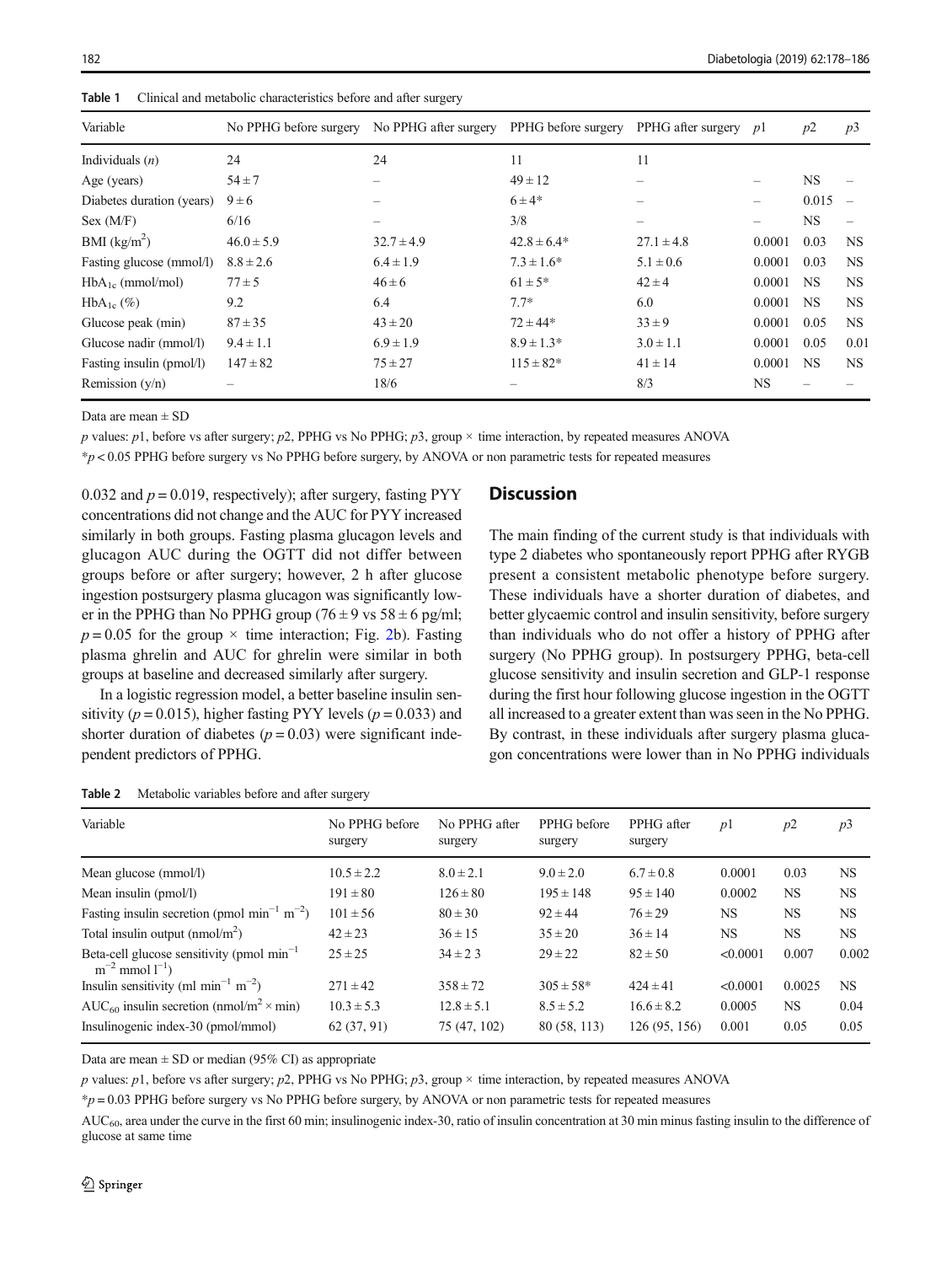<span id="page-5-0"></span>

Fig. 1 Plasma glucose levels (a) and ISRs (b) during the OGTT in individuals with or without PPHG after RYGB. Solid lines, before surgery; dashed lines, after surgery; red symbols and lines, individuals with spontaneous self-reported PPHG; blue symbols and lines, individuals without PPHG. Data are mean ± SEM

2 h into the OGTT, at which time plasma glucose was still above baseline.

PPHG is a recognised late complication of some types of bariatric surgery in individuals with normal glucose tolerance. In non-diabetic individuals, multiple mechanisms have been proposed to explain the development of this complication [\[7](#page-7-0), [8](#page-7-0)]. There is a consensus that PPHG after

| Table 3 | Hormones |
|---------|----------|
|         |          |
|         |          |
|         |          |
|         |          |
|         |          |
|         |          |
|         |          |
|         |          |
|         |          |

RYGB is induced by an exaggerated insulin secretion in response to a meal rich in carbohydrates, but only in rare cases of severe hyperinsulinaemic hypoglycaemia has true beta-cell hyperplasia (nesidioblastosis) been documented [\[6,](#page-7-0) [7,](#page-7-0) [26](#page-7-0)]. It has been demonstrated that hyperinsulinaemic hypoglycaemia after RYGB is due not to the cell dysfunction per se, but rather to the accelerated nutrient delivery to the lower intestine [\[27](#page-7-0)]. In agreement with these findings, other authors have more recently described an exaggerated beta-cell response during oral but not intravenous glucose administration, suggesting a functional and reversible change in beta-cell response rather than intrinsic beta-cell hyperfunction [[28](#page-8-0)].

As postprandial GLP-1 levels have been found to be increased after RYGB to a greater extent in individuals with PPHG [\[13](#page-7-0), [14](#page-7-0)], GLP-1 hypersecretion has been proposed as one mediator of the increased insulin secretion in PPHG. More recently, other mechanisms have been proposed to contribute to this complication: inadequate secretion of glucagon and other counterregulatory hormones, inadequate glycogen stores or a reduction in gluconeogenic substrates, altered hepatic glucose uptake, and changes in gut microbiota and bile acid composition [\[29\]](#page-8-0). Some of these mechanisms are also thought to be responsible for the remission of type 2 diabetes after RYGB [[30](#page-8-0)], leading to a recovery in early phase of insulin secretion and an improvement in beta-cell glucose sensitivity [\[23](#page-7-0)], along with a significant decrease in glucose concentrations in response to an oral glucose stimulus. In a recent study, it has been argued that diabetic individuals might be protected from PPHG because of their beta-cell dysfunction and insulin resistance [\[8\]](#page-7-0). However, a case of hypoglycaemia after RYGB after remission of type 2 diabetes has been reported by one group [[31\]](#page-8-0).

In the present study, one third of individuals with type 2 diabetes developed PPHG long after RYGB. None of the PPHG individuals were taking glucose-lowering agents, and

| Variable                               | No PPHG<br>before surgery | No PPHG<br>after surgery | PPHG<br>before surgery | PPHG<br>after surgery | p <sub>1</sub> | p2        | p3        |
|----------------------------------------|---------------------------|--------------------------|------------------------|-----------------------|----------------|-----------|-----------|
| Fasting GLP-1(pmol/l)                  | $28 \pm 16$               | $24 \pm 12$              | $29 \pm 23$            | $20 \pm 11$           | 0.037          | <b>NS</b> | <b>NS</b> |
| AUC GLP-1( $nmol/l \times min$ )       | $10 \pm 5$                | $9 \pm 5$                | $6 \pm 3$              | $9 \pm 4$             | NS             | NS.       | <b>NS</b> |
| $AUC_{60}$ GLP-1 (nmol/l $\times$ min) | $2.8 \pm 2.0$             | $3.3 \pm 2.3$            | $1.6 \pm 0.6$          | $3.5 \pm 0.8$         | 0.0005         | <b>NS</b> | 0.026     |
| Fasting PYY (pg/ml)                    | $62 \pm 30$               | $77 \pm 42$              | $84 \pm 21$            | $86 \pm 46$           | NS             | <b>NS</b> | <b>NS</b> |
| AUC PYY $(ng/ml \times min)$           | $16 \pm 7$                | $32 \pm 22$              | $22 \pm 5$             | $32 \pm 11$           | 0.003          | <b>NS</b> | <b>NS</b> |
| Fasting glucagon (ng/l)                | $61 \pm 25$               | $61 \pm 30$              | $60 \pm 20$            | $64 \pm 33$           | <b>NS</b>      | <b>NS</b> | <b>NS</b> |
| AUC glucagon $(ng/ml \times min)$      | $20 \pm 15$               | $21 \pm 22$              | $22 \pm 15$            | $19 \pm 7$            | NS             | <b>NS</b> | <b>NS</b> |
| Fasting ghrelin (pg/ml)                | $31 \pm 14$               | $17 \pm 9$               | $28 \pm 11$            | $24 \pm 9$            | 0.0008         | <b>NS</b> | <b>NS</b> |
| AUC ghrelin (ng/ml $\times$ min)       | $7 \pm 4$                 | $4 \pm 2$                | $6 \pm 4$              | $5 \pm 2$             | 0.002          | <b>NS</b> | <b>NS</b> |

Data are mean  $\pm$  SD

p values: p1, before vs after surgery; p2, PPHG vs No PPHG; p3, group  $\times$  time interaction, by repeated measures ANOVA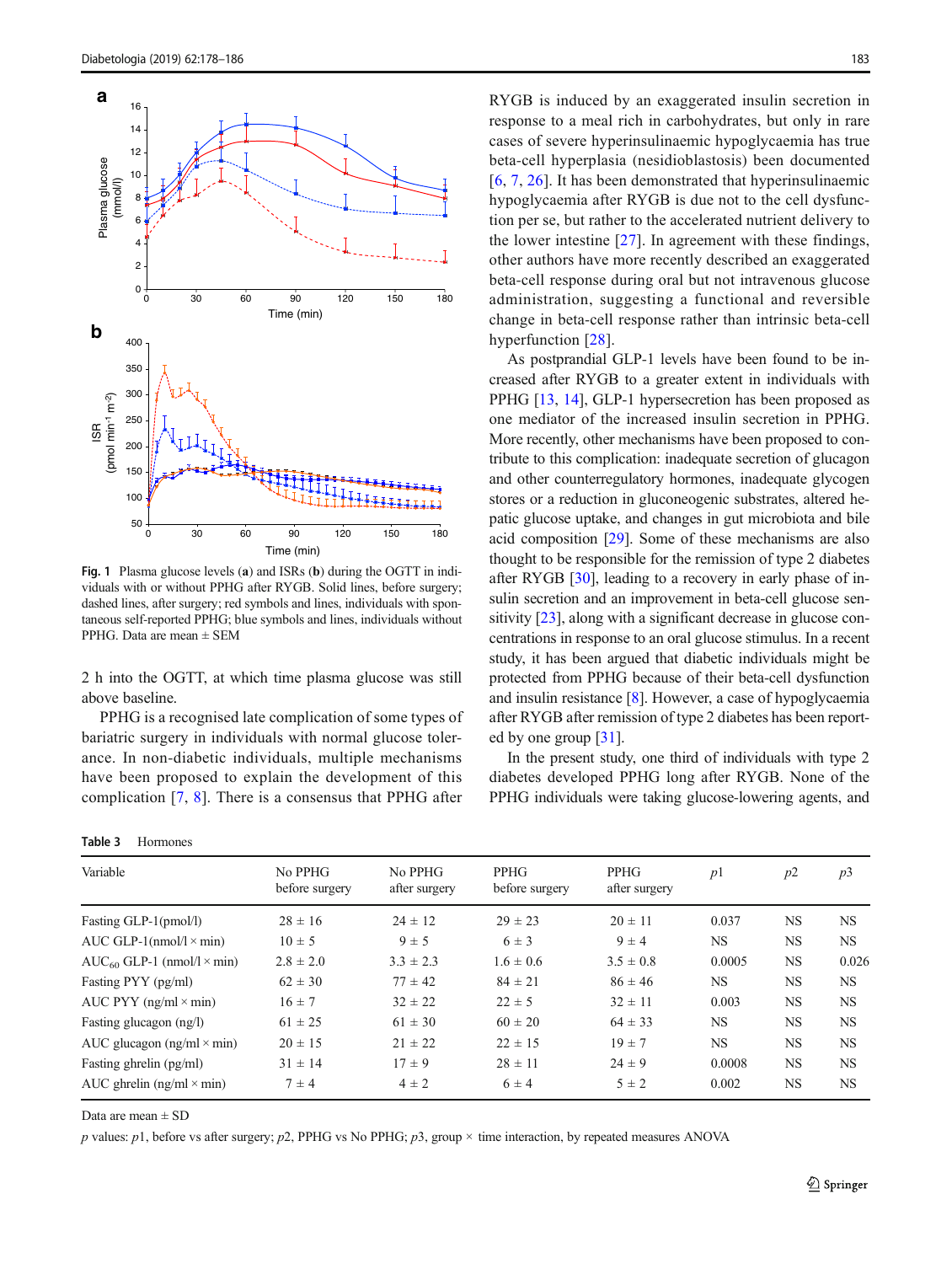<span id="page-6-0"></span>

Fig. 2 Plasma GLP-1 (a) and glucagon (b) levels during the OGTT in individuals with or without PPHG after RYGB. Solid lines, before surgery; dashed lines, after surgery; red symbols and lines, individuals with spontaneous self-reported PPHG; blue symbols and lines, individuals without PPHG. Data are mean  $\pm$  SEM.  $^{a}p = 0.05$  for the group  $\times$  time interaction

none experienced severe postprandial hypoglycaemia requiring hospitalisation. These individuals had a shorter duration of diabetes and, before surgery, better insulin sensitivity than the No PPHG group. Notably, the latter findings are consistent with those of a previous study in non-diabetic individuals undergoing RYGB [[32\]](#page-8-0). In the present group of individuals with type 2 diabetes, beta-cell function was already impaired before surgery—as expected—without any difference between participants with and without PPHG. After surgery, the recovery in beta-cell function was more pronounced in the PPHG than No PPHG individuals, as reflected by the improvement in insulin secretion during the first 60 min following glucose ingestion. However, neither insulin output nor beta-cell insulin sensitivity reached the values found in individuals with normal glucose tolerance developing PPHG (46  $\pm$  3 nmol/m<sup>2</sup> and 128  $\pm$  47 pmol min<sup>-1</sup> m<sup>-2</sup> [mmol/l]<sup>-1</sup>, respectively) [\[32](#page-8-0)].

As expected, the GLP-1 response to oral glucose was blunted in our individuals before surgery, with a partial recovery after RYGB that was limited to the first 60 min after glucose loading. However, we did not find any significant correlation between the ISR and GLP-1 response, suggesting that GLP-1 could not fully explain the PPHG, in line with

what has been proposed in individuals with normal glucose tolerance [\[29\]](#page-8-0).

The other novel finding from the present study is that individuals with PPHG showed no difference in overall glucagon and ghrelin responses compared with No PPHG individuals. However, they did have a lower glucagon response late into the OGTT instead a higher glucagon secretion in response to the lower glucose nadir (Fig. 2). In individuals with type 1 diabetes, absence of a glucagon response to hypoglycaemia has been explained by hypoglycaemia-induced autonomic failure consequent upon frequent hypoglycaemic episodes (Cryer's syndrome), which has also been described in individuals without diabetes who are exposed to hypoglycaemia [[33](#page-8-0)]. To explain the pathogenesis of the postprandial hypoglycaemia following RYGB, we suggest a disruption in the physiological feedback loop that typically limits severe hypoglycaemia, whereby an inadequate secretion of glucagon and other counterregulatory hormones in response to acute hypoglycaemia might represent one of the causes rather than being a consequence of hypoglycaemia.

Before surgery, individuals with PPHG had higher PYY concentrations in the fasting state and in response to OGTT in comparison to the No PPHG group; PYY was positively correlated with insulin sensitivity and predicted the occurrence of PPHG. PYY has been proposed to be a marker, or mediator, of improved glycaemic control after bariatric surgery [\[34,](#page-8-0) [35\]](#page-8-0) and, in mice, to affect insulin-mediated glucose disposal [[36\]](#page-8-0). Furthermore, it has been reported that low circulating levels of PYY could contribute to insulin resistance in individuals with type 2 diabetes [\[37\]](#page-8-0) . Some studies have suggested that PYY could exert neogenic or mitogenic effects, resulting in an expansion of beta-cell mass, elevated insulin release [[38\]](#page-8-0) and reduced beta-cell death [[39\]](#page-8-0), although these data were not confirmed by other authors [[40\]](#page-8-0).

In conclusion, in morbidly obese individuals with type 2 diabetes, spontaneous PPHG may occur after bariatric surgery independently of remission of diabetes. Before surgery, individuals with PPHG have a shorter duration of diabetes, are slightly less obese and more insulin sensitive, and reach an earlier glucose peak on stimulation. Two years after surgery, these individuals have greater beta-cell glucose sensitivity and show a higher insulin and GLP-1 release during the first hour of the OGTT. The pathogenesis of their PPHG is very likely the following sequence: earlier gastric emptying—anticipated beta-cell secretory response, supported by stronger GLP-1 release—late hypoglycaemia with insufficient glucagon counterregulation. Additional effects may derive from a higher PYY release.

Acknowledgements Some of the data were presented as an abstract at the 5th EASD Annual Meeting in 2015.

Data availability The data that support the findings of this study are available from the corresponding author upon reasonable request.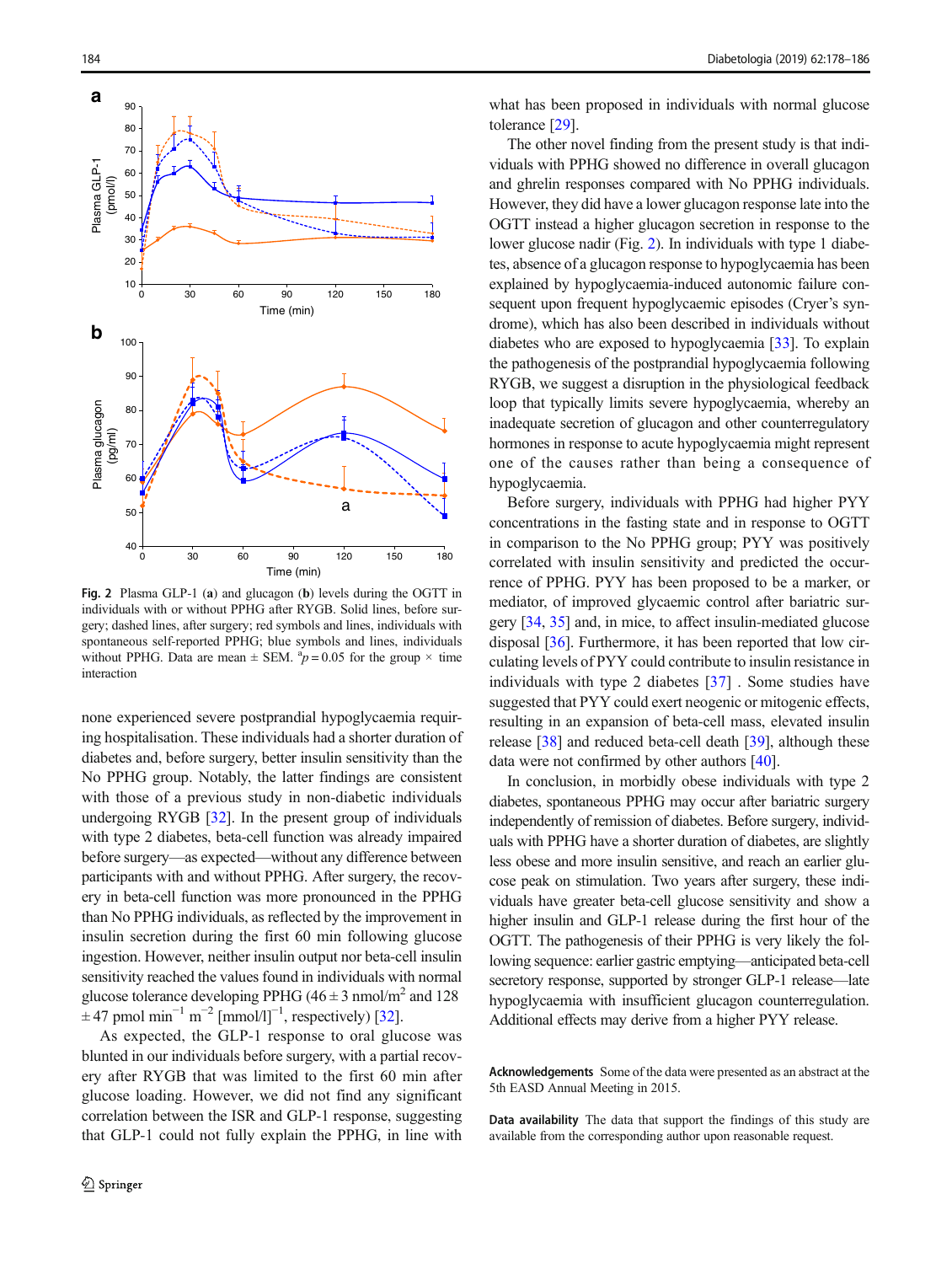<span id="page-7-0"></span>Funding The study was supported by European Medical Information Framework (EMIF) grant (IMI JU GA 115372-2).

Duality of interest The authors declare that there is no duality of interest associated with this manuscript.

Contribution Statement DG, DM, ER, AM, SB, MA and DC contributed to acquisition of data and revised the manuscript, EF contributed the conception of the study and revised the manuscript, and MN was responsible for the conception of the study, analysis and interpretation of the data and drafting the article. All authors approved the final version. MN is responsible for the integrity of the work as a whole.

## References

- 1. Sjostrom L, Lindroos AK, Peltonen M et al (2004) Lifestyle, diabetes, and cardiovascular risk factors 10 years after bariatric surgery. N Engl J Med 35:2683–2693. [https://doi.org/10.1056/](https://doi.org/10.1056/NEJMoa035622) [NEJMoa035622](https://doi.org/10.1056/NEJMoa035622)
- 2. Buchwald H, Estok R, Fahrbach K et al (2009) Weight and type 2 diabetes after bariatric surgery: systematic review and meta-analysis. Am J Med 122:248–256. [https://doi.org/10.1016/j.amjmed.](https://doi.org/10.1016/j.amjmed.2008.09.041) [2008.09.041](https://doi.org/10.1016/j.amjmed.2008.09.041)
- 3. Schauer PR, Bhatt DL, Kirwan JP et al (2014) Bariatric surgery versus intensive medical therapy for diabetes—3-year outcomes. N Engl J Med 370:2002–2013. [https://doi.org/10.1056/](https://doi.org/10.1056/NEJMoa1401329) [NEJMoa1401329](https://doi.org/10.1056/NEJMoa1401329)
- 4. Adams TD, Gress RE, Smith SC et al (2007) Long-term mortality after gastric bypass surgery. N Engl J Med 35:753–761. [https://doi.](https://doi.org/10.1056/NEJMoa066603) [org/10.1056/NEJMoa066603](https://doi.org/10.1056/NEJMoa066603)
- 5. Sjostrom L (2013) Review of the key results from the Swedish Obese Individuals (SOS) trial – a prospective controlled intervention study of bariatric surgery. J Intern Med 273:219–234. [https://](https://doi.org/10.1111/joim.12012) [doi.org/10.1111/joim.12012](https://doi.org/10.1111/joim.12012)
- Service GJ, Thompson GB, Service FJ, Andrews JC, Collazo-Clavell ML, Lloyd RV (2005) Hyperinsulinemic hypoglycaemia with nesidioblastosis after gastric-bypass surgery. N Engl J Med 353:249–254. <https://doi.org/10.1056/NEJMoa043690>
- 7. Patti ME, McMahon G, Mun EC et al (2005) Severe hypoglycaemia post-gastric bypass requiring partial pancreatectomy: evidence for inappropriate insulin secretion and pancreatic islet hyperplasia. Diabetologia 48:2236–2240. [https://doi.org/10.](https://doi.org/10.1007/s00125-005-1933-x) [1007/s00125-005-1933-x](https://doi.org/10.1007/s00125-005-1933-x)
- 8. Vaurs C, Brun JF, Bertrand M et al (2016) Post-prandial hypoglycaemia results from a non-glucose-dependent inappropriate insulin secretion in Roux-en-Y gastric bypassed individuals. Metabolism 65:18–26. [https://doi.org/10.1016/j.metabol.2015.10.](https://doi.org/10.1016/j.metabol.2015.10.020) [020](https://doi.org/10.1016/j.metabol.2015.10.020)
- 9. Marsk R, Jonas E, Rasmussen F, Naslund E (2010) Nationwide cohort study of post-gastric bypass hypoglycaemia including 5,040 individuals undergoing surgery for obesity in 1986-2006 in Sweden. Diabetologia 53:2307–2311. [https://doi.org/10.1007/](https://doi.org/10.1007/s00125-010-1798-5) [s00125-010-1798-5](https://doi.org/10.1007/s00125-010-1798-5)
- 10. Papamargaritis D, Koukoulis G, Sioka E et al (2012) Dumping symptoms and incidence of hypoglycaemia after provocation test at 6 and 12 months after laparoscopic sleeve gastrectomy. Obes Surg 22:600–1606. <https://doi.org/10.1007/s11695-012-0711-3>
- 11. Pigeyre M, Vaurs C, Raverdy V, Hanaire H, Ritz P, Pattou F (2015) Increased risk of OGTT-induced hypoglycaemia after gastric bypass in severely obese individuals with normal glucose tolerance. Surg Obes Relat Dis 11:573–577. [https://doi.org/10.1016/j.soard.](https://doi.org/10.1016/j.soard.2014.12.004) [2014.12.004](https://doi.org/10.1016/j.soard.2014.12.004)
- 12. Meier JJ, Butler AE, Galasso R, Butler PC (2006) Hyperinsulinemic hypoglycaemia after gastric bypass surgery is not accompanied by islet hyperplasia or increased beta-cell turnover. Diabetes Care 29:1554–1559. [https://doi.org/10.2337/dc06-](https://doi.org/10.1056/NEJMoa035622) [0392](https://doi.org/10.1056/NEJMoa035622)
- 13. Goldfine AB, Mun EC, Devine E et al (2007) Patients with neuroglycopenia after gastric bypass surgery have exaggerated incretin and insulin secretory responses to a mixed meal. J Clin Endocrinol Metab 92:4678–4685. [https://doi.org/10.1210/jc.2007-](https://doi.org/10.1210/jc.2007-0918) [0918](https://doi.org/10.1210/jc.2007-0918)
- 14. Salehi M, Gastaldelli A, D'Alessio DA (2014) Blockade of glucagon-like peptide 1 receptor corrects postprandial hypoglycaemia after gastric bypass. Gastroenterology 146:669– 680. <https://doi.org/10.1053/j.gastro.2013.11.044>
- 15. Abrahamsson N, Engstrom BE, Sundbom M, Karlsson FA (2013) GLP1 analogs as treatment of postprandial hypoglycaemia following gastric bypass surgery: a potential new indication? Eur J Endocrinol 169:885–889. <https://doi.org/10.1530/EJE-13-0504>
- 16. Salehi M, Woods SC, D'Alessio DA (2015) Gastric bypass alters both glucose-dependent and glucose-independent regulation of islet hormone secretion. Obesity (Silver Spring) 23:2046–2052. [https://](https://doi.org/10.1002/oby.21186) [doi.org/10.1002/oby.21186](https://doi.org/10.1002/oby.21186)
- 17. Dirksen C, Eiken A, Bojsen-Moller KN et al (2016) No islet cell hyperfunction, but altered gut-islet regulation and postprandial hypoglycaemia in glucose-tolerant individuals 3 years after gastric bypass surgery. Obes Surg 26:2263–2267. [https://doi.org/10.1007/](https://doi.org/10.1007/s11695-016-2197-x) [s11695-016-2197-x](https://doi.org/10.1007/s11695-016-2197-x)
- 18. Sarwar H, Chapman WH, Pender JR et al (2014) Hypoglycaemia after Roux-en-Y gastric bypass: the BOLD experience. Obes Surg 24:1120–1124. <https://doi.org/10.1007/s11695-014-1260-8>
- 19. Nielsen JB, Pedersen AM, Gribsholt SB, Svensson E, Richelsen B (2016) Prevalence, severity, and predictors of symptoms of dumping and hypoglycaemia after Roux-en-Y gastric bypass. Surg Obes Relat Dis 12:1562–1568. <https://doi.org/10.1016/j.soard.2016.04.017>
- 20. Lee CJ, Clark JM, Schweitzer M et al (2015) Prevalence of and risk factors for hypoglycemic symptoms after gastric bypass and sleeve gastrectomy. Obesity 23:1079–1084. [https://doi.org/10.1002/oby.](https://doi.org/10.1002/oby.21042) [21042](https://doi.org/10.1002/oby.21042)
- 21. American Diabetes Association (2002) Tests of glycaemia in diabetes (position statement). Diabetes Care 25(Suppl 1):S97–S99
- 22. Buse JB, Caprio S, Cefalu WT et al (2009) How do we define cure of diabetes? Diabetes Care 32:2133–2135. [https://doi.org/10.2337/](https://doi.org/10.2337/dc09-9036) [dc09-9036](https://doi.org/10.2337/dc09-9036)
- 23. Nannipieri M, Mari A, Anselmino M et al (2011) The role of betacell function and insulin sensitivity in the remission of type 2 diabetes after gastric bypass surgery. J Clin Endocrinol Metab 96: E1372–E1379. <https://doi.org/10.1210/jc.2011-0446>
- 24. Mari A, Schmitz O, Gastaldelli A, Oestergaard T, Nyholm B, Ferrannini E (2002) Meal and oral glucose tests for assessment of beta-cell function: modeling analysis in normal individuals. Am J Physiol Endocrinol Metab 283:E1159–E1166. [https://doi.](https://doi.org/10.1152/ajpendo.00093.2002) [org/10.1152/ajpendo.00093.2002](https://doi.org/10.1152/ajpendo.00093.2002)
- 25. Mari A, Pacini G, Murphy E, Ludvik B, Nolan JJ (2001) A model based method for assessing insulin sensitivity from the oral glucose tolerance test. Diabetes Care 24:539–548. [https://doi.org/10.2337/](https://doi.org/10.2337/diacare.24.3.539) [diacare.24.3.539](https://doi.org/10.2337/diacare.24.3.539)
- 26. Clancy TE, Moore FD, Zinner MJ (2006) Post-gastric bypass hyperinsulinism with nesidioblastosis: subtotal or total pancreatectomy may be needed to prevent recurrent hypoglycaemia. J Gastrointest Surg 10:1116–1119. [https://](https://doi.org/10.1016/j.gassur.2006.04.008) [doi.org/10.1016/j.gassur.2006.04.008](https://doi.org/10.1016/j.gassur.2006.04.008)
- 27. McLaughlin T, Peck M, Holst J, Deacon C (2010) Reversible hyperinsulinemic hypoglycaemia after gastric bypass: a consequence of altered nutrient delivery. J Clin Endocrinol Metab 95: 1851–1855. <https://doi.org/10.1210/jc.2009-1628>